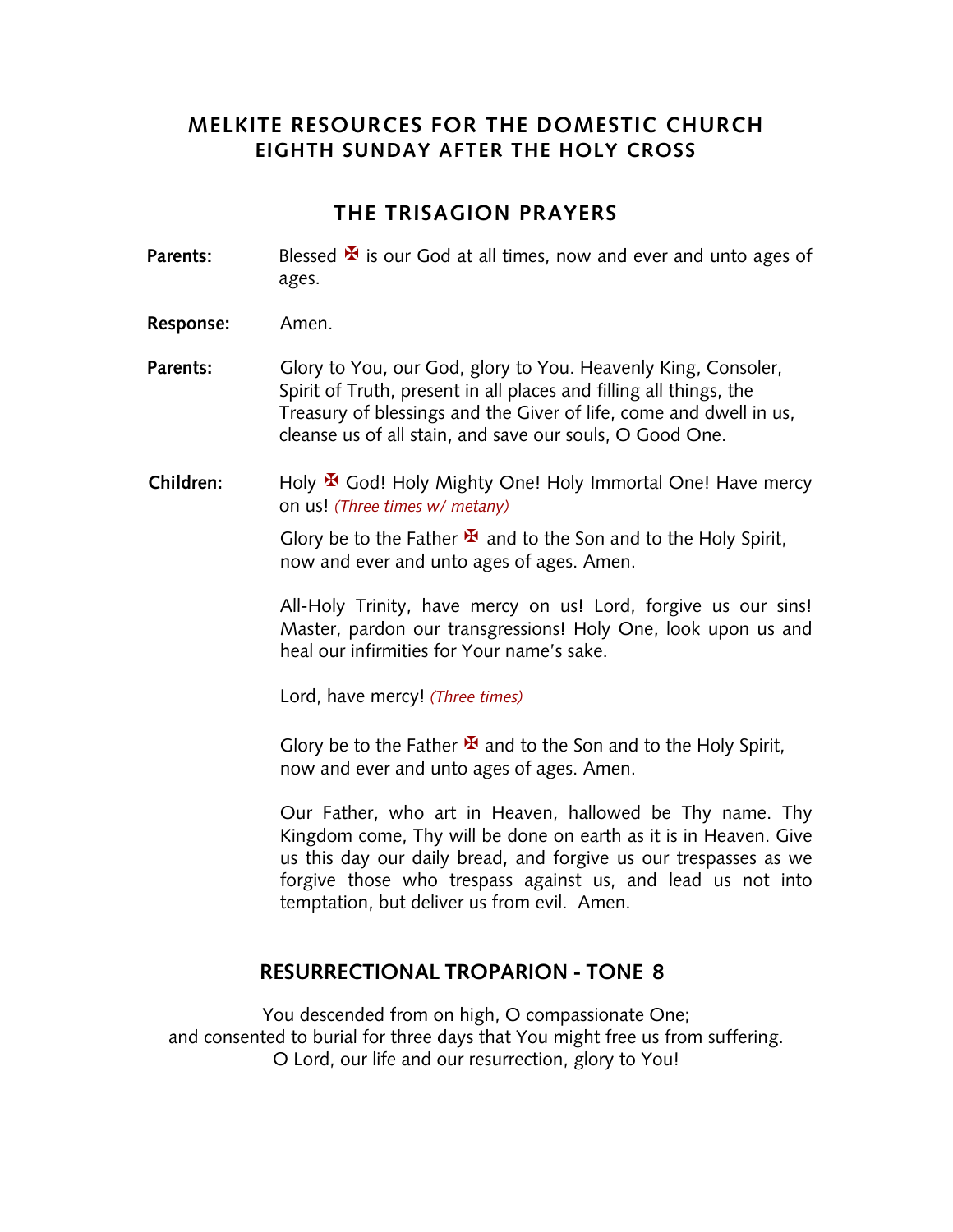## **EPISTLE: ACTS 8:26 - 39**

In those days an angel of the Lord spoke to Philip, saying, "Get up and go south on the road that goes down from Jerusalem to Gaza." This road is deserted. it happened that an Ethiopian, a eunuch, a minister to queen Candace of Ethiopia in charge of all her treasure, had come to Jerusalem to worship and was returning home, sitting in his chariot and reading the prophet Isaiah. And the Spirit said to Philip, "Move up and keep close to that chariot."

And Philip ran forward and heard him reading the prophet Isaiah, and asked, "Do you then understand what you are reading?"

And he replied, "How could I, unless someone guide me?" And he asked Philip to come up and sit with him. Now, the passage of the Scriptures he was reading was this: *As a*  sheep *was led to the slaughter. As a spotless lamb silent before its shearer, he opened not his mouth. In his humiliation, his judgment was taken away, and who shall declare his generation*? *For his life was taken away from the earth. (Is. 53: 7)*

And answering Philip, the eunuch said, "Please tell me who is he referring to, himself or someone else?" Then Philip, opening his mouth and starting from this passage of Scriptures, announced to him the Good News of Jesus. And as they continued along the road, they came to some water, and the eunuch said, "Look, here is water. Why shouldn't I be baptized?"

And Philip said, "If you believe with all your heart, it can be done."

And he answered and said, "I believe Jesus Christ is the Son of God." And he ordered the chariot to be stopped, and both Philip and the eunuch went down into the water, and he baptized him. But when they came out of the water, the Spirit of the Lord took Philip away, and the eunuch saw him no more, but went on his way rejoicing.

# **GOSPEL: LUKE 10:25 - 37**

At that time, behold, a certain lawyer got up to test Jesus, saying, "Master, what must I do to gain eternal life?" But he said to him, "What is written in the Law? How do you read?" He answered and said, "Thou shalt love the Lord thy God with thy whole heart, and with thy whole soul, and with thy whole strength, and with thy whole mind; and thy neighbor as thyself." And he said to him, "You have answered rightly; do this and you shall live." But he, wishing to justify himself, said to Jesus, "And who is my neighbor?" Jesus answered, "A certain man was going down from Jerusalem to Jericho, and he fell in with robbers, who after both stripping him and beating him went their way, leaving him half-dead.